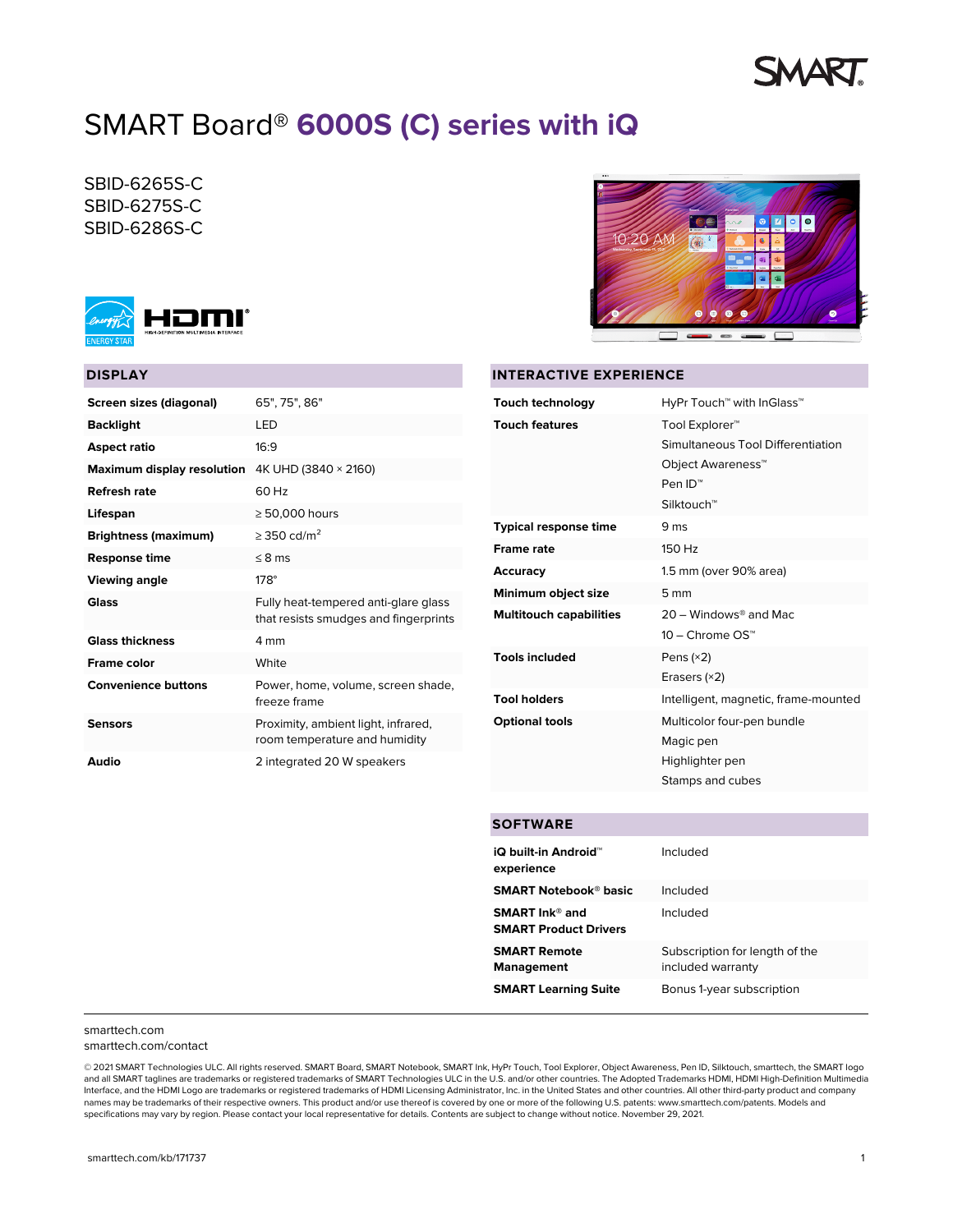| <b>IQ BUILT-IN ANDROID EXPERIENCE</b>                                                       |                                                                                                                                                                                                                                                                                                                              |  |
|---------------------------------------------------------------------------------------------|------------------------------------------------------------------------------------------------------------------------------------------------------------------------------------------------------------------------------------------------------------------------------------------------------------------------------|--|
| <b>Operating system</b>                                                                     | Android version 8.0                                                                                                                                                                                                                                                                                                          |  |
| Memory                                                                                      | 4 GB DDR                                                                                                                                                                                                                                                                                                                     |  |
| <b>Storage</b>                                                                              | 32 GB                                                                                                                                                                                                                                                                                                                        |  |
| <b>Digital whiteboard</b>                                                                   |                                                                                                                                                                                                                                                                                                                              |  |
| <b>Web browser</b>                                                                          |                                                                                                                                                                                                                                                                                                                              |  |
| <b>Screen sharing</b>                                                                       |                                                                                                                                                                                                                                                                                                                              |  |
| <b>Other features</b><br><b>Object Awareness</b><br>supported<br>Ability to run third-party | <b>SMART Whiteboard</b><br>Personalized home screen and<br>settings<br>Live input preview<br>Interactive widgets<br>Templates, graphic organizers, and<br>manipulatives<br>File and app libraries<br>Google Drive <sup>™</sup> and OneDrive™ access                                                                          |  |
| applications                                                                                |                                                                                                                                                                                                                                                                                                                              |  |
| <b>Cloud storage access</b>                                                                 |                                                                                                                                                                                                                                                                                                                              |  |
| Languages supported                                                                         | Chinese (simplified), Chinese<br>(traditional), Czech, Danish, Dutch,<br>English, Estonian, Finnish, French,<br>German, Greek, Hungarian, Italian,<br>Japanese, Korean, Latvian,<br>Lithuanian, Norwegian, Polish,<br>Portuguese, Romanian, Russian,<br>Slovak, Slovenian, Spanish, Swedish,<br>Ukrainian, Vietnamese, Welsh |  |
| <b>Updates</b>                                                                              | Automatic over-the-air (OTA)                                                                                                                                                                                                                                                                                                 |  |

| <b>INPUTS</b>                                                                                                                                      | Front Back |   |
|----------------------------------------------------------------------------------------------------------------------------------------------------|------------|---|
| OPS PC accessory slot (60 W devices)                                                                                                               |            | 1 |
| HDMI <sup>®</sup> 2.0 with HDCP 1.4 and HDCP 2.2<br>support                                                                                        | 1          | 2 |
| VGA video                                                                                                                                          |            | 1 |
| Stereo 3.5 mm                                                                                                                                      |            | 1 |
| RS-232                                                                                                                                             |            | 1 |
| <b>RJ45</b>                                                                                                                                        |            | 2 |
| USB Type-C 4K @60Hz Display Port<br>Alternate Mode, USB3 Dual Role Data<br>Transfer Functionality, touch, and digital<br>audio; 60W power delivery | 1          |   |
| USB 2.0 Type-A                                                                                                                                     |            | 1 |
| USB 3.0 Type-A                                                                                                                                     | 1          | 1 |
| USB 3.0 Type-B                                                                                                                                     | 1          | 3 |
|                                                                                                                                                    |            |   |
|                                                                                                                                                    |            |   |

| <b>OUTPUTS</b>  | <b>Front Back</b> |  |
|-----------------|-------------------|--|
| <b>HDMI 2.0</b> |                   |  |
| Stereo 3.5 mm   |                   |  |
| S/PDIF          |                   |  |
| <b>RS-232</b>   |                   |  |

| <b>INCLUDED CABLES AND ACCESSORIES</b>    | Qty           |
|-------------------------------------------|---------------|
| Country-specific power cable              | 1             |
| 16' 5" (5 m) USB 2.0 cable                | 1             |
| Pens (red and black)                      | 2             |
| Erasers                                   | 2             |
| External dual-band 2.4 and 5 GHz antennae | 2             |
| Remote control                            | 1             |
| <b>AAA</b> batteries                      | $\mathcal{P}$ |
| WM-SBID-200 wall mount                    | 1             |
| Illustrated installation instructions     | 1             |
| Important information document            | 1             |
|                                           |               |

| <b>OPS</b> support                           |                                                            |
|----------------------------------------------|------------------------------------------------------------|
| <b>OPS-C support</b>                         |                                                            |
| PC module power supported 60 W<br><b>OPS</b> |                                                            |
| <b>Optional computing</b><br>modules         | SMART OPS PC with Windows 10 Pro<br><b>SMART Chromebox</b> |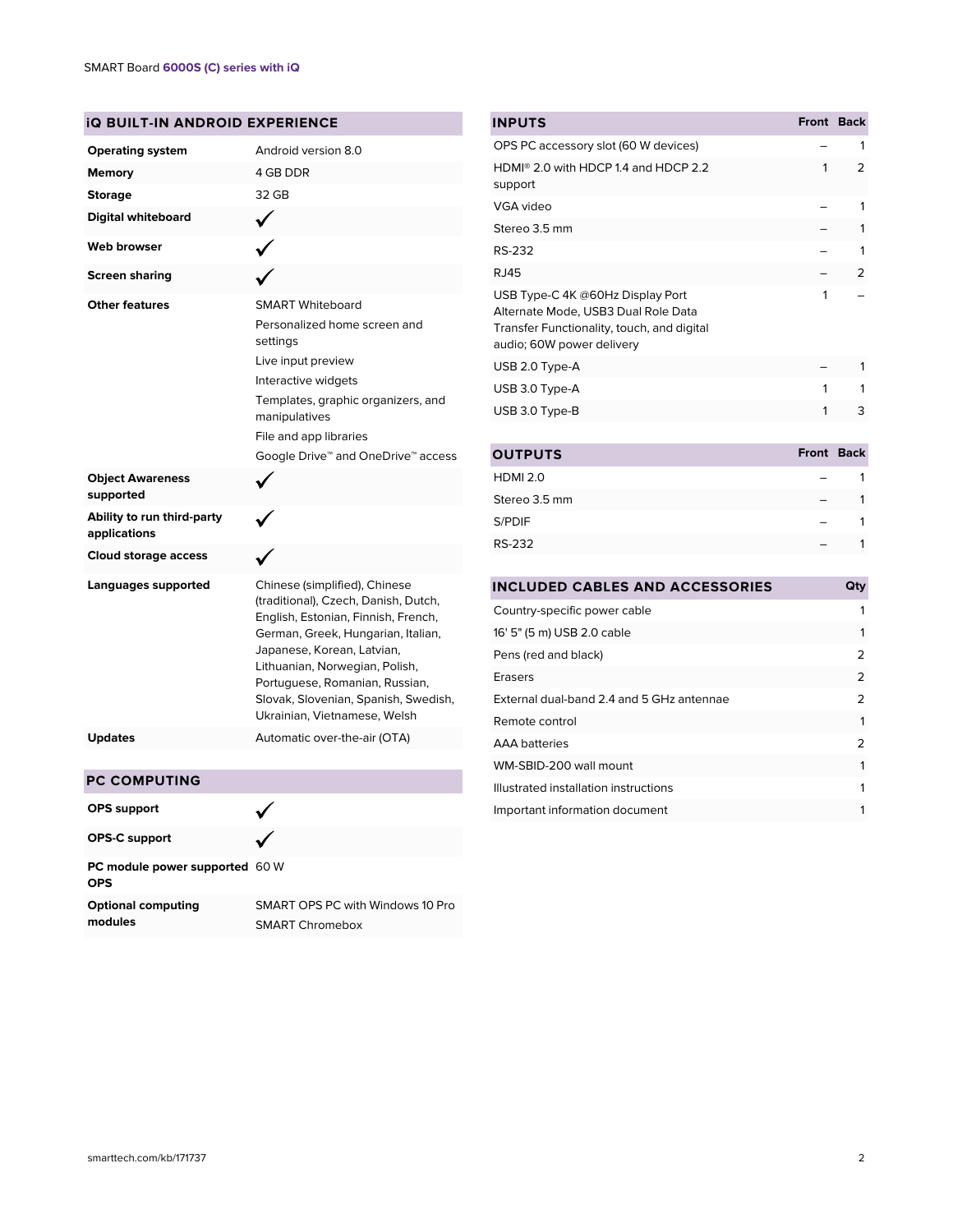# **CONNECTIVITY**

| Wired            | RJ45 (×2) 100baseT                                                                                                                                          |
|------------------|-------------------------------------------------------------------------------------------------------------------------------------------------------------|
| Wi-Fi            | IEEE 802.11 a/b/g/n/ac with $2 \times 2$<br>MIMO (both 2.4 and 5 GHz bands)<br>supporting WEP, WPA, WPA2 PSK,<br>and 802.1X EAP authentication<br>protocols |
| <b>Bluetooth</b> | 4.2 dual mode                                                                                                                                               |

# **STORAGE AND OPERATING REQUIREMENTS**

| <b>Power requirements</b>    | 100V to 240V AC, 50 Hz to 60 Hz            |
|------------------------------|--------------------------------------------|
| <b>Operating temperature</b> | 41-95°F (5-35°C)                           |
| Storage temperature          | $-4-140^{\circ}F (-20-60^{\circ}C)$        |
| Humidity                     | 5-80% relative humidity,<br>non-condensing |

# **POWER CONSUMPTION**

| <b>Typical</b> | 65"92W     |
|----------------|------------|
|                | 75": 141 W |
|                | 86" 172 W  |
| <b>Standby</b> | < 0.5 W    |

# **CERTIFICATION AND COMPLIANCE**\*

| US / Canada                    | UL, FCC, ISED, TSCA, CONEG<br>Packaging, Proposition 65                                   |
|--------------------------------|-------------------------------------------------------------------------------------------|
| EU / EEA / EFTA / UK           | CE, UKCA, LVD, CB, EMCD, RED,<br>REACH, RoHS, Battery, WEEE,<br>Packaging, POP, Ecodesign |
| <b>Australia / New Zealand</b> | RCM                                                                                       |
| <b>Performance standards</b>   | <b>ENERGY STAR®, HDMI</b>                                                                 |

#### **SBID-6275S-C** display with iQ and SMART Learning Suite **Order number: SBID-6286S-C** SMART Board 6086S-C interactive display with iQ and SMART Learning Suite **Order number: TS-4PEN-MC** Tool Explorer multicolor 4-pen bundle (orange, purple, green, blue) with magnetic penwell **Order number: TS-4CUBE-LEARN** Tool Explorer Learn 4-Cube Bundle **Order number: TS-4CUBE-MATH** Tool Explorer Math 4-Cube Bundle **Order number: TS-4STAMP-PLAY** Tool Explorer Play 4-Stamp Bundle **Order number: TS-PEN-HLITE** Tool Explorer double-ended Highlighter (yellow & green) **Order number: TS-PEN-MAGIC** Tool Explorer Magic Pen **Optional accessories** See [smarttech.com/accessories](https://www.smarttech.com/accessories)

**Order number: SBID-6265S-C**

**Order number:**

**PURCHASING INFORMATION**

SMART Board 6065S-C interactive display with iQ and SMART Learning

SMART Board 6075S-C interactive

Suite

# **WARRANTY**

| <b>SMART Assure warranty</b> | Includes advanced hardware               |
|------------------------------|------------------------------------------|
|                              | replacement and access to onsite         |
|                              | support. Terms and conditions vary       |
|                              | by region. Contact your local reseller   |
|                              | or distributor for information and visit |
|                              | smarttech.com/warranty.                  |
|                              |                                          |

### **CABLE REQUIREMENTS**

| HDMI                    | Certified premium high speed HDMI<br>$(18 \text{ Gbps})$<br>Maximum length: 23' (7 m) |
|-------------------------|---------------------------------------------------------------------------------------|
| <b>USB 2.0</b>          | USB 2.0 certified<br>Hi-Speed (480 Mbps) support<br>Maximum length: 16' (5 m)         |
| <b>USB 3.0</b>          | USB 3.0 certified<br>SuperSpeed (5 Gbps) support<br>Maximum length: 9' (3 m)          |
| <b>USB Type-C</b>       | USB 3.2 Gen 1 certified<br>SuperSpeed (5 Gbps) support<br>Maximum length: 6' (2 m)    |
| <b>More information</b> |                                                                                       |

### See [smarttech.com/kb/171414](https://www.smarttech.com/kb/171414)

This product has received additional certifications not listed here.

<sup>\*</sup>Product availability may vary by region.